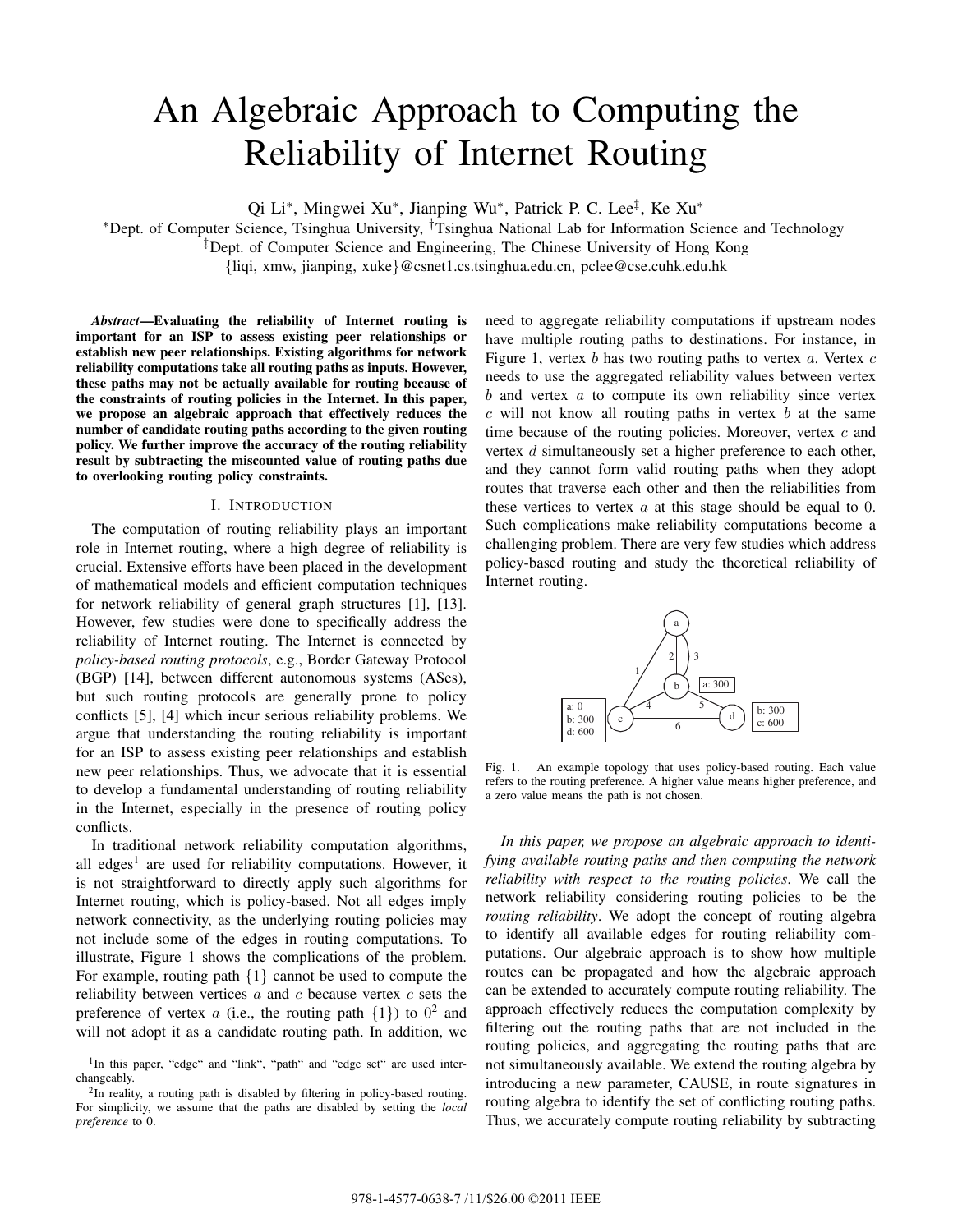the miscounted value of conflicting routing path set, so as to improve the accuracy of the result.

The rest of the paper is organized as follows. In Section II, we briefly review the basic network reliability computation model. We propose an algebraic approach to identify available routing paths and accurately compute routing reliability in Section III. Section IV and V present the related work and conclude the paper, respectively.

## II. NETWORK RELIABILITY COMPUTATION

Network reliability can be computed using a system reliability model of a *coherent system* [1], [12]. In this system, let  $x_i$  be a binary variable that indicates the state of  $i$ -th component (e.g., node, link) in the system, and let  $\phi$  be the binary variable that indicates the state of the network based on the states of components. If  $x_i = 1$  ( $\phi = 1$ ), then it means the  $i$ -th component (the system) is functioning; otherwise,  $x_i = 0$  ( $\phi = 0$ ). We can obtain  $\phi$  by calculating  $\phi(\mathbf{x})$ , where  $\mathbf{x}=(x_1 \dots x_n)$  is the vector of the states of all components, n is the number of components in the network, and function  $\phi(\mathbf{x})$ is called the *structure function*. To compute network reliability, we should generate the minimal path vectors or the minimal cut vectors of the network, defined as follows.

*Definition 1:* (**Path Vector**) A path vector is a vector **x** such that  $\phi(\mathbf{x}) = 1$ .

*Definition 2:* (**Cut Vector**) A cut vector is a vector **x** such that  $\phi(\mathbf{x}) = 0$ .

Given two vectors **y** and **x**, **y** < **x** means  $\forall i, y_i \leq x_i$ (*i*=1,...,*n*), and  $\exists j, y_j < x_j$  (1 ≤ *j* ≤ *n*).

*Definition 3:* (**Minimal Path Vector**) A path vector **x** is a minimal path vector if  $\phi(\mathbf{y})=0$ ,  $\forall$   $\mathbf{y} < \mathbf{x}$  where  $\phi(\mathbf{x})=1$ .

The path set  $C_1 = \{i|x_i=1\}$ , which we call a *minimal path set*, constitutes a minimal path set of elements whose functioning ensures network connectivity. We denote the  $j$ -th minimal path set as  $P_j$ , where  $j=1,...,m$  and m is the number of minimal path sets of  $\phi$ .

*Definition 4:* (**Minimal Cut Vector**) A path vector **x** is a minimal cut vector if  $\phi(\mathbf{y})=1$ ,  $\forall$   $\mathbf{y} > \mathbf{x}$  where  $\phi(\mathbf{x})=0$ .

The path set  $C_0 = \{i | x_i = 0\}$ , which we call a *minimal cut set*, constitutes a minimal cut set of elements whose failures will disconnect the network. We denote the  $j$ -th minimal cut set as  $K_j$ , where  $j=1,\ldots,m$  and m is the number of minimal cut sets of  $\phi$ .

Suppose that for state  $X_i$  of the *i*-th components,

$$
P[X_i = 1] = p_i = EX_i \text{ for } i = 1...n,
$$
 (1)

where  $EX$  denotes the expected value of the random variable  $X$ , and  $p_i$  is the probability that component  $i$  functions, i.e., the reliability of  $i$ . The reliability of the system is thus given by:

$$
P[\phi(X) = 1] = h = E\phi(X). \tag{2}
$$

The system reliability  $h$  is a function of component reliability, such that

$$
h = h(\mathbf{p}),\tag{3}
$$

where  $\mathbf{p}=(p_1, ..., p_n)$  present the vector of component reliabilities and h(**p**) is referred to as the *reliability function of structure*  $\phi$ . Thus, the reliability functions of a series structure  $\phi(\mathbf{x}) = \prod_{i=1}^{n} x_i$  or a parallel  $\phi(\mathbf{x}) = \prod_{i=1}^{n} x_i$  can be respectively computed as follows:

$$
h(\mathbf{p}) = \prod_{i=1}^{n} p_i, \text{ and } (4)
$$

$$
h(\mathbf{p}) = \coprod_{i=1}^{n} p_i = 1 - \prod_{i=1}^{n} (1 - p_i).
$$
 (5)

The network reliability can be computed by expanding the above system function state<sup>3</sup> represented by either minimal path or cut sets into the  $x_i$ 's multinomial expressions, using the idempotency of  $x_i$  (i.e.,  $x_i^2 = x_i$ ), and taking the expectation as follows:

$$
h(\mathbf{p}) = E \prod_{j=1}^{m} \prod_{i \in P_j} X_i.
$$
 (6)

$$
h(\mathbf{p}) = E \prod_{j=1}^{m} \prod_{i \in K_j} X_i.
$$
 (7)

In a network, a vertex may have different routing paths with different preferences to a destination [14]. Sum of Disjoint Products (SDP) [13] can be extended to address the issue of reliability calculations under multiple paths with different preferences. In this paper, for simplicity but without loss of generality, we only introduce the basic reliability model to compute the routing reliability.

# III. IDENTIFYING ROUTES FOR ROUTING RELIABILITY **COMPUTATIONS**

By modeling a network as a directed graph, we can calculate the network reliability based on the graph structure. From the point of view of Internet routing reliability, however, we can not directly apply the network reliability theory since policy routing in the Internet does not allow all edges in the graph to provide network connectivity. In this paper, we adapt the basic routing algebra defined by Sobrinho [16] to identifying all available edges for routing reliability computation. We point out that although Sobrinho defines a basic routing algebra, a complete policy routing algebra with *local preference* is not defined. Here, we describe the Internet topology with *local preference* as an algebra<sup>4</sup>. Generally, a policy routing algebra consists of an ordered 6 tuple

$$
(L, \Sigma, W, f, \preceq, \oplus)
$$

which comprises:

- a set of *labels*  $L$ ;
- a set of signatures  $\Sigma$ ;

<sup>3</sup>In network(/routing) reliability, system function state in this paper means the function state of connectivity between different nodes.

 $^{4}$ Flavel et al. extended Sobrinho's to an iBGP algebra [4]. We do not discuss the iBGP issue in this paper since we focus on routing reliability computations between different ISPs/ASes.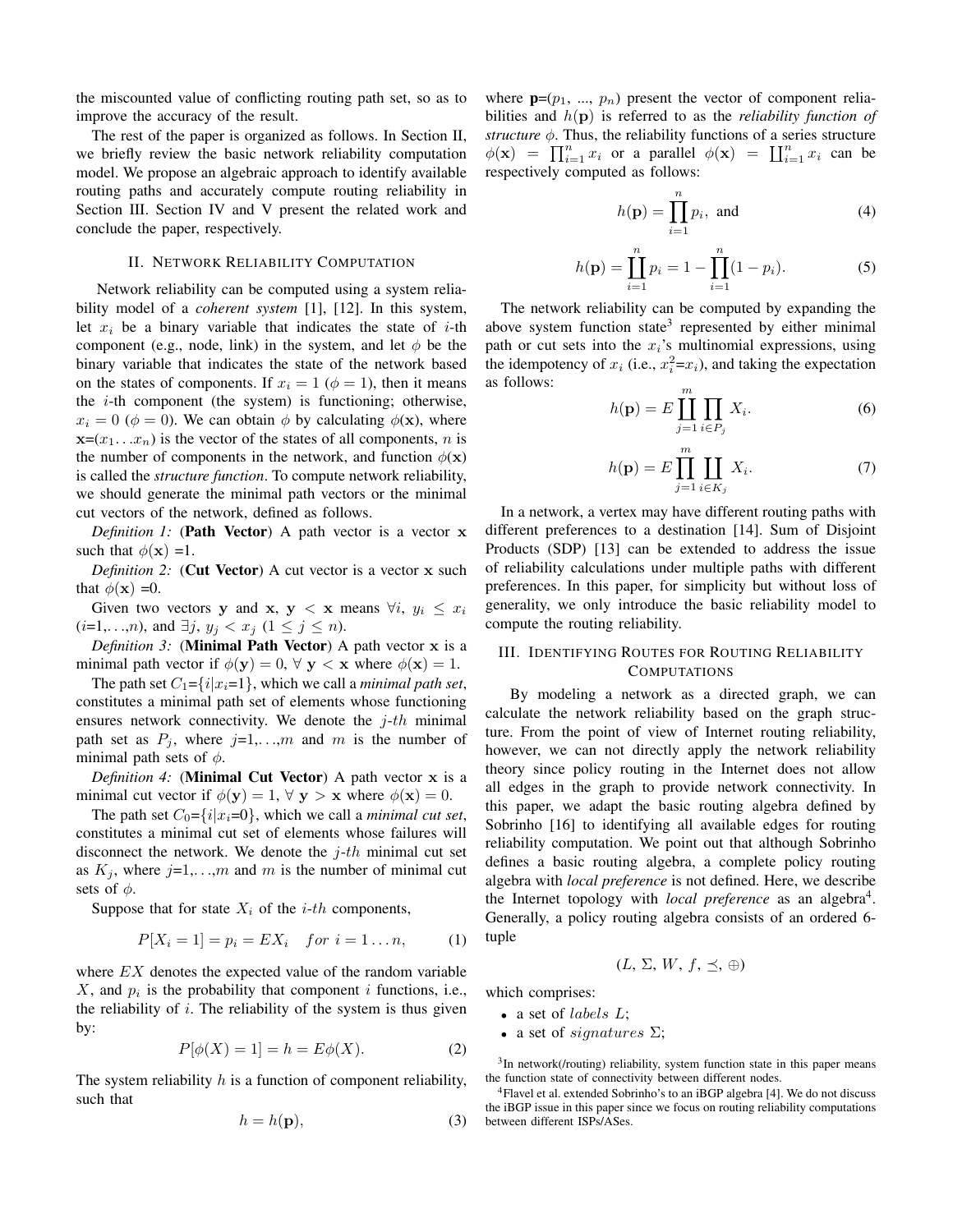- a set of weights  $W$ ;
- a function  $f$  that maps signatures into weights;
- a total order  $\preceq$  on W; and
- a binary operation ⊕ that maps pairs of a label and a signature into a signature, i.e.,  $\oplus: L \times \Sigma \to \Sigma$ .

A basic routing algebra comprises a set of labels, a set of signatures, and a set of weights. Each network link has a label and each network path has a signature. In the algebra, the set of labels L contains all feasible edge labels for a topology. Labels are simply all edges, e.g., they are the set of links in the topology,  $L = \{l\}$ . The set of signatures  $\Sigma$  describes all feasible routes. On the other hand, in policy routing, if  $\Sigma$ only represents a set of edges, i.e.,  $\Sigma \subseteq 2^L$ , a route has a signature solely based on the number of edge labels to reach the destination. That is,  $\Sigma = \mathbb{L}^+$ , where  $\mathbb{L}^+$  indicates a nonempty ordered edge set. The lower the weight of a signature the more preferred signature is.

Sobrinbo showed that convergence of a policy routing protocol is guaranteed if the algebra is strictly monotone [16]. An algebra for routing is strictly monotone if for all  $l \in L$ and  $\sigma \in \Sigma - \emptyset$ ,  $f(\sigma) \prec f(l \oplus \sigma)$  where  $\prec$  indicates a strict preference of the former signature over the later one, which means preference of a routing path strictly decreases when it is propagated.

## *A. Basic Reliability Computation*

In policy routing, each edge has a *Local Preference* (PREF) to indicate ASes' preference for its multiple edges. Thus,  $L$  is defined as the lexical cross product of all edge sets and their PREF values. For simplicity, we assume that edge reliability is indicated in the edge set. That is,

$$
L = \mathbb{Z}^+ \times \{1\}
$$
  
\n
$$
\uparrow \qquad \uparrow
$$
  
\nPREF  
\nedge  
\nedge  
\nedge  
\n

We can extend the set of signatures which defined as the cross product of all edge sets of routing path and their PREF attributes.

$$
\begin{array}{ccc}\n\Sigma & = & \mathbb{Z}^+ & \times & \mathbb{L}^+ \\
\uparrow & & \uparrow & & \uparrow \\
& & \mathsf{PREF} & & \mathsf{edge}\ \mathsf{set}\n\end{array}
$$

In policy routing, vertices propagate their chosen routes to neighbors. In the policy routing algebra, this process is undertaken by the  $oplus$  operator. The  $oplus$  operator takes a signature and an edge label as inputs, and returns a signature. In general, in policy routing, an AS(/router)'s selected signature is an ordered set of edge labels with PREF which is not transitive in the algebra. This signature together with an edge label is combined to create a new signature that represents a new set of edge labels with PREF. The sum of the existing signature and the edge label can be expressed as  $\sigma = (PREF, \mathbb{L}^+) \subseteq$  $Σ$ , and then the new signature is  $σ' = (PREF', l) ⊕ σ = (PREF',$ l)⊕(PREF,  $\mathbb{L}^+$ )=(PREF',  $\mathbb{L}^+ \cup l$ ).

Figure 2 shows a partial topology extracted from a backbone network with generated routing policies enforced. The link reliability shown in Figure 2 is normalized from the failure number of different links in November 2008 [8]. Now let us consider calculating the signatures between vertex  $c$  and vertex *a* in Figure 2. Vertex *c* has signatures to vertex *a*:  $\sigma_c^b$  $=(300, \{2\}) \oplus \sigma_b = (300, \{2\}) \oplus (300, \{1\}) = (300, \{2,$ 1}), and  $\sigma_c^d = (300, \{2\}) \oplus \sigma^d = (300, \{4\}) \oplus (1200, \{3\})$ ⊕ (300,  $\{1\}$ ) = (300,  $\{4\}$ ) ⊕ (1200,  $\{3, 1\}$ ) = (300,  $\{4, 3, 1\}$ ). Note that if vertices have multiple signatures to destinations and these signatures may not visible to downstream vertices simultaneously, we should aggregate reliability computations of these signatures in these vertices. For example, vertex  $c$  has two multiple signatures and then vertex  $e$  should aggregate the signatures in vertex c as (300,  $\{5,c \rightarrow a\}$ ). That is, to compute routing reliability of  $e \rightarrow a$ , vertex e does not need to use two signatures available in vertex c, i.e.,  $(300,\{4,3,1\})$ and (300, $\{2,1\}$ ), but directly uses the reliability of  $c \rightarrow a$ . The computed signatures in each vertex are shown in Table I where  $\sigma^1$  and  $\sigma^2$  indicate the computed signatures according to signatures from two different neighboring vertices.



Fig. 2. A partial topology extracted from a backbone network with generated routing policies. Note that the routing policies enforced are used to demonstrate the effectiveness of routing reliability computations.

| Σ.                | $\sigma^{\perp}$                | $\sigma^2$                    |
|-------------------|---------------------------------|-------------------------------|
| $b \rightarrow a$ | $(300,\{1\})$                   | M                             |
| $c \rightarrow a$ | $(300,\{4,3,1\})$               | $(300,\{2,1\})$               |
| $d \rightarrow a$ | $(1200,\{3,1\})$                | $(500,\{4,2,1\})$             |
| $e \rightarrow a$ | $(600,\{7,6,c\rightarrow a\})$  | $(300,\{5,c \rightarrow a\})$ |
| $f \rightarrow a$ | $(600,\{7,5,c \rightarrow a\})$ | $(300,\{6,c\rightarrow a\})$  |
|                   |                                 |                               |

 $=$ 

 $\overline{\phantom{a}}$ 

 $\equiv$ 

TABLE I THE COMPUTED  $\Sigma$  for every vertex in Figure 2

A vertex in routing always has multiple signatures it can select, and the selection process is to identify what it determines is the best signature. Route signatures always contain multiple attributes, and route selection is based on the predefined criteria. We use the function  $f$  to convert a set of signatures to a set of weights W that are comparable using the operator  $\preceq$ . The preference of weights is *transitive*. For instance, if a is preferred to b and b is preferred to c, a must be preferred to  $c$ . Then, the function  $f$  simply returns the weight of the signature. The function  $f$  compares PREF and the number of labels such that signatures are preferred with the maximal PREF value prior to the number of labels to the destination,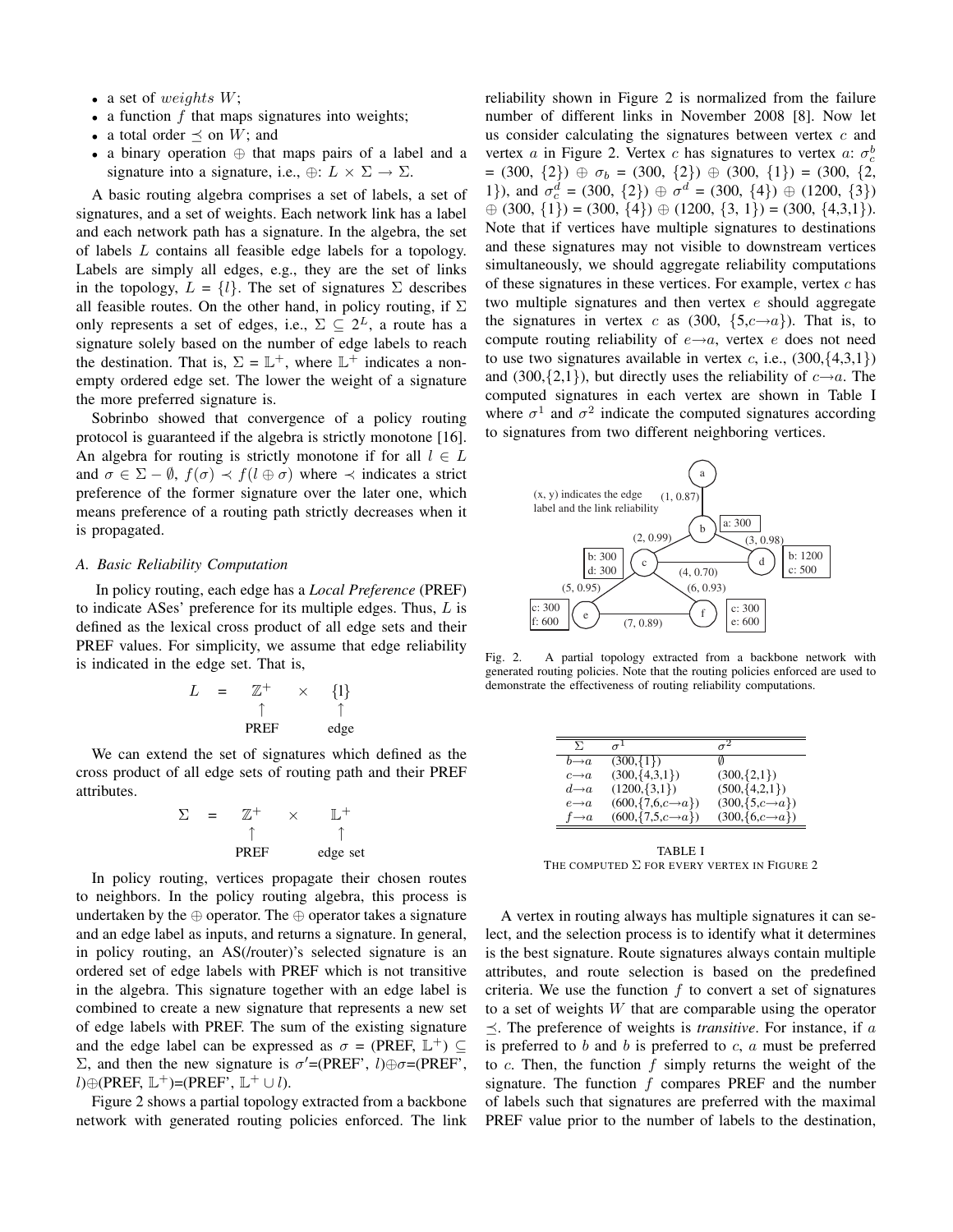| Routing reliability computation in vertex $x$ |                                                                                       |  |  |
|-----------------------------------------------|---------------------------------------------------------------------------------------|--|--|
|                                               | <b>Step 1:</b> Obtain signature $\sigma_i$ for its neighboring vertex j               |  |  |
|                                               | connecting with edge $l_i$ and compute $\sigma_x^j = l_i \oplus \sigma_i$ ;           |  |  |
| Step $2:$                                     | Extract the set of the edge set $\{L\}$ from each $\sigma_x$ ,                        |  |  |
|                                               | $\sigma_x \in \Sigma_x$ , if $f(\sigma_x) \neq (\infty, \infty)$ and assign each edge |  |  |
|                                               | set in $\{L\}$ to the path sets $P(P_1, P_2, \ldots, P_m)$ ;                          |  |  |
| Step $3$ :                                    | Compute the routing reliability with Equation (6)                                     |  |  |
|                                               | according to each edge reliability.                                                   |  |  |

Fig. 3. Basic routing reliability computation algorithm

i.e.,

$$
f(\sigma) = \begin{cases} (1/\text{PREF}, n), & \text{if } \sigma = (\text{PREF}, \mathbb{L}^+), \\ (\infty, \infty), & \text{if } \sigma = \emptyset, \end{cases}
$$
 (8)

where  $n = number(\mathbb{L}^+)$  which indicates the number of edges in the non-empty edge set. We compare weights of different signatures lexicographically. That is, we first prefer a routing path with the highest PREF value, and if equal, prefer the routing path with the shortest routing path.

The routing reliability can be computed by expanding the system function state of edge sets,  $h(\mathbf{p})$ , in  $\Sigma$ . Let us follow the example shown in Figure 2. Note that routing policies in the topology are conflicting and some edges permitted by policies cannot be used to calculate routing reliability. Here, we only illustrate the basic procedure of routing reliability computation. We will present an accurate computation procedure to address the policy conflict issue in Section III-B. Figure 3 shows the process to compute routing reliability with *minimal path sets*.

Let us follow example shown in Figure 2 to illustrate how to compute route reliability. For simplicity, we only compute the routing reliability of the connectivity to vertex  $a$ . For example, for the paths from vertex  $c$  to vertex a, according to routing policies specified in Figure 2, we can directly obtain two edges,  $L = \{l_b, l_d\}$  where  $l_b = (300,$ 2) and  $l_d = (300, 4)$ . As we assume that routes are propagated in the network, all available routing paths can be calculated by  $\oplus$ , we can obtain the signatures  $\Sigma_c = {\sigma_c^b, \sigma_c^d}$ where  $\sigma_c^b = l_b \oplus \sigma^b = (300, 2) \oplus (300, \{1\}) = (300, \{2, 1\})$  and  $\sigma_c^d =$ *l*<sub>d</sub>⊕ $\sigma$ <sup>*d*</sup>=(300,4)⊕(1200,{3,1})=(300, {4,3,1}) ( $\sigma_x^y$  indicates the signature in vertex  $x$  is learned from node  $y$ ). The signatures of complete paths to vertex a are shown in Table I. According the definition of function f, we can obtain  $f(\sigma^1) < f(\sigma^2)$  which means that routing paths specified in  $\sigma^1$  are preferred over that in  $\sigma^2$  (f indicates the preference of every signature and will be used in Section III-B to address the policy conflict issue).

According to the signatures illustrated in Table I, we can obtain the *minimal path sets* and then compute the routing reliability according to Equation (6). For instance, we can calculate minimal path sets from vertex  $c$  to vertex  $a$ according to  $\Sigma_c$ . Paths are specified by L in signatures, i.e., $P_1 = \{4,3,1\}$  and  $P_2 = \{2,1\}$ , and then we can obtain  $h(\mathbf{p}) =$  $E \coprod_{j=1}^{m} \prod_{i \in P_j} X_i = 0.9441$  according to Equation (6). Moreover, as shown in Table I, the reliabilities of  $e \rightarrow a$  and  $f \rightarrow a$ rely on that of  $c \rightarrow a$ , and we use the reliability of  $c \rightarrow a$  to compute them. Thus, we aggregate reliability computations during computing reliabilities of  $e \rightarrow a$  and  $f \rightarrow a$ . Table II shows the routing reliability of the connectivity to vertex a in the network. For simplicity, in this paper, we compute the reliability from all vertices to vertex  $a$ . The overall routing reliability of the connectivity to vertex  $a$  is 0.9239, which is better than the average link reliability, 0.9014. Actually, if we compute the routing reliability by expanding the system function state represented by the *minimal cut sets*, we will achieve the same results as shown in Table II by arranging all edge labels in Σ to the *minimal cut sets*.

| Paths             | basic  | link   | difference |
|-------------------|--------|--------|------------|
| $b \rightarrow a$ | 0.8700 | 0.9014 | $-3.48%$   |
| $c \rightarrow a$ | 0.9441 | 0.9014 | $+4.73%$   |
| $d \rightarrow a$ | 0.8526 | 0.9014 | $-5.41%$   |
| $e \rightarrow a$ | 0.9775 | 0.9014 | $+8.44%$   |
| $f \rightarrow a$ | 0.9754 | 0.9014 | $+8.20%$   |
|                   |        |        |            |

TABLE II THE RELIABILITY OF THE CONNECTIVITY TO VERTEX  $a$ .

The basic reliability results shown in Table II are the upper bounds of routing reliabilities. We may not obtain these values and the values may not be accurate in presence of policy conflicts since the basic routing reliability algorithm shown in Figure 3 does not consider policy conflicts in routing and some values are miscounted. Actually, we cannot fully utilize all edge sets seen by each vertex to compute routing reliability if there exist routing policy conflicts. In Section III-B, we will address this issue and obtain the accurate routing reliability by identifying policy conflicts in the routing algebra.

## *B. Accurate Routing Reliability*

We have provided an algebraic approach to compute the routing reliability. However, the routing algebra is not monotone and the policy routing protocol does not converge [16]. The routing reliability is still not perfect since some routing paths still cannot be used while the routing policies allow these paths. For example, as shown in Figure 2, initially vertex  $e$  and vertex  $f$  just choose signatures  $(300,\{5,c\rightarrow a\})$  and  $(300,\{6,c\rightarrow a\})$ . After it, vertex e changes its chosen signature to  $(600,\{7,5,c\rightarrow a\})$  because  $f(l \oplus \phi)$ =  $f(600, \{7, 5, c \rightarrow a\}) \prec f(\phi) = f(300, \{5, c \rightarrow a\})$ . Vertex f has a similar behavior. Vertex e will learn  $(600,\{7,5,c\rightarrow a\})$ from vertex f and its signature will revert to  $(300,\{5,c\rightarrow a\})$ since choosing the received signature  $\{7,5,c \rightarrow a\}$  will cause a path loop. Similarly, the chosen signature of vertex  $f$  will revert to initial state. The signatures from vertex  $e$  and vertex f to vertex a are keeping changing and cause routing loops. Thus, the connectivity from these vertices (and downstream vertices) to vertex  $a$  have sever reliability problem. As shown in Figure 2, the reliabilities of the connectivity from vertex e and vertex f to vertex a should be 0, i.e.,  $\phi(\mathbf{x})=0$ , because they do not have valid paths to the destination  $a$ . Therefore, we should consider these cases during reliability computations.

To address this issue, we introduce to the route signature a new parameter called CAUSE that denotes the cause of routing changes to the vertex that triggers routing changes in Internet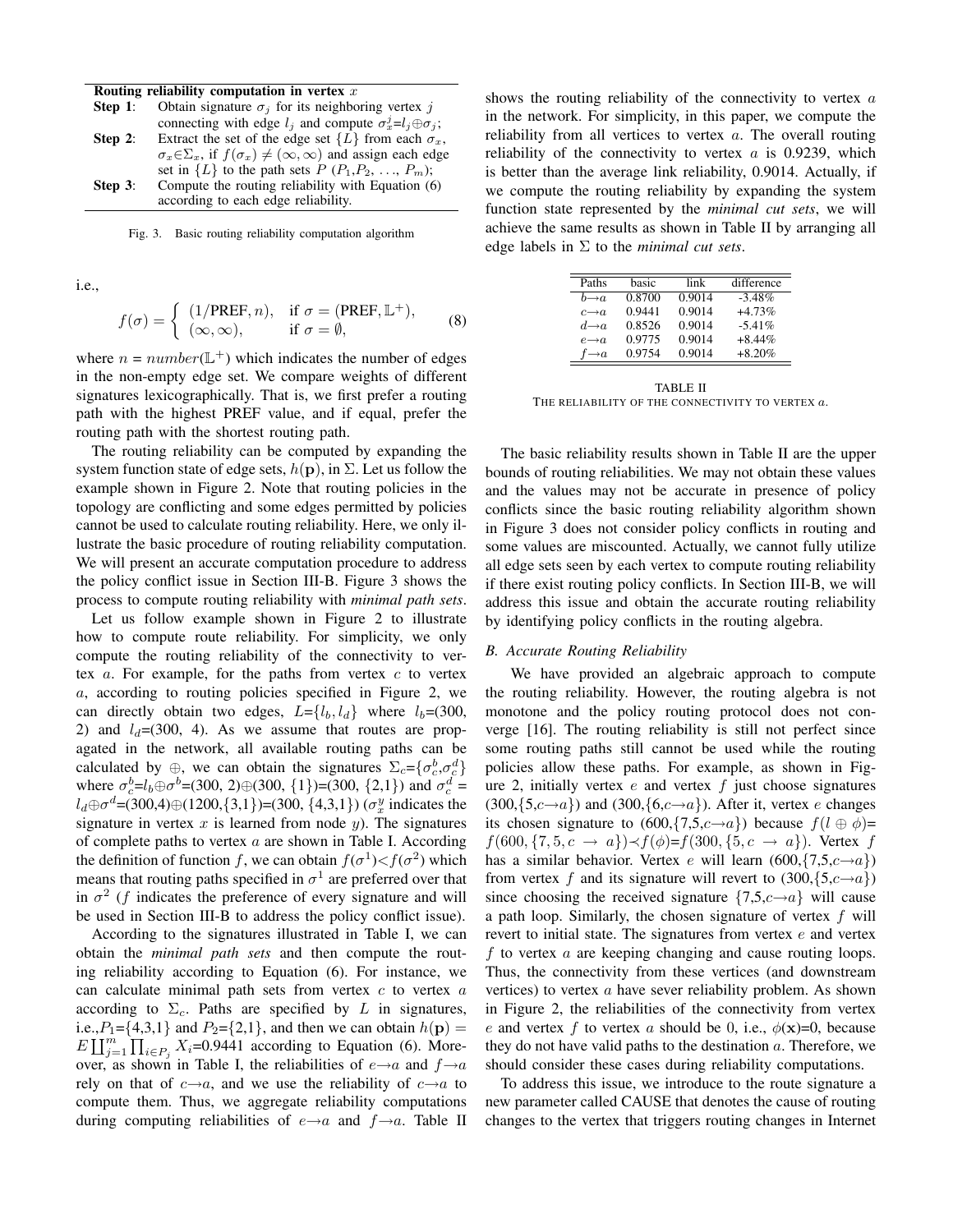routing. The parameter CAUSE will specify a link  $l'(x,y)$  in a signature in vertex  $y$  indicating the signature in vertex  $y$ is from vertex  $x$  via edge  $l'$ . The parameter will be set in vertices only when  $f(\sigma) < f(\sigma')$  and  $n(\sigma) > n(\sigma')$  ( $\sigma, \sigma' \in \Sigma$  and  $n(\sigma)$  means the edge number in  $\sigma$ ) where  $f(\sigma') < f(\sigma^*)$  for  $\forall \sigma^* \in \Sigma$ - $\sigma$ - $\sigma'$ , which indicates that the potential existence of routing policy conflicts [5]. In most cases, CAUSE equals to ∅. For example, in Figure 2, CAUSE in the signatures of vertices  $a, b,$  and  $c$  is  $\emptyset$ , and vertices  $e$  and  $f$  will generate CAUSE  $7(f,e)$  and  $7(e,f)$ , respectively. In vertices e and f,  $f(\sigma_x)=1/600 < f(\sigma'_x)$  and  $n(\sigma_x)=4>n(\sigma'_x)$  where  $f(\sigma_x') < f(\sigma_x^*) = (\infty, \infty)$ ,  $\forall \sigma_x^* \in \Sigma_x \cdot \sigma_x \cdot \sigma_x'$  (*x=e,f*). Here, we call conflicting signatures existing in vertices  $e$  and  $f$ . The generated CAUSE values will be attached to the signatures along the traversed edges. The edge labels remain unchanged, but the set of signatures becomes as follows.

$$
\Sigma = \begin{array}{ccccc} \mathbb{L}^+ & \times & \mathbb{Z}^+ & \times & \mathbb{L}^+ \\ & \uparrow & & \uparrow & & \uparrow \\ & & \mathbb{C} \text{AUSE} & & & \text{PREF} & & \text{edge set} \end{array}
$$

For accurate routing reliability computation, we should substrate the reliability values of the set of conflicting routing paths from the entire reliabilities. It is easy for vertices to detect conflicting paths by checking if their signatures include edges specified by CAUSE. If the lowest weight signature,  $\sigma$ , (i.e.,  $f(\sigma) < f(\sigma^*)$  if  $\sigma \in \Sigma$  and  $\forall \sigma^* \in \Sigma$ - $\sigma$ ), contains non-empty CAUSE, it means the weight of signature is not monotonically increase with the increase in the number of edges in signature and the chosen signature will be changed between these two lowest weight signatures,  $\sigma$  and  $\sigma'$ , (i.e.,  $f(\sigma) < f(\sigma')$  where  $f(\sigma') < f(\sigma^*)$  for  $\forall \sigma^* \in \Sigma$ - $\sigma$ - $\sigma'$ ). The reliability value should be equal to 0 at this stage but is miscounted in the basic reliability computation (see Section III-A). Thus, we should substrate this miscounted value from the overall reliability. The miscounted value is equal to the product of the reliability of each edge in the union of the edge sets specified in two lowest weight signatures, i.e.,  $\sigma$  and  $\sigma'$ , in each vertex where CAUSE∈ $\sigma$ . Note that CAUSE∈ $\sigma$  means that the edge specified by CAUSE is included in the edge set of  $\sigma$ . We can revise Equation (6) to accurately calculate the reliability accord to *minimal path*.

$$
h(\mathbf{p}) = \begin{cases} E \coprod_{j=1}^{m} \prod_{i \in P_j} X_i - E \prod_{k \in F} Y_k, & \text{if } F \neq \emptyset, \\ E \coprod_{j=1}^{m} \prod_{i \in P_j} X_i, & \text{otherwise,} \end{cases}
$$
(9)

where  $F = \bigotimes_{i=1}^{m} P_i$  indicates a set of edges,  $P_i(1 \leq i \leq m)$ , which unions the edge set specified in two lowest weight signatures, if CAUSE in the lowest weight signature is not empty and the edge set in the signature contains the edge specified by CAUSE;  $Y_k$  indicates k-th component in  $F$ . Note that Equation (9) only considers the case that there only exists single policy conflict between two lowest weight signatures, which has received much attention [5], [7], [3], [10], [15], [2]. We can easily extend the equation to compute routing reliability under complicated policy conflict cases, e.g., a network failure breaks one policy conflict but raises another

| Accurate routing reliability computation in vertex $x$ |                                                                                                             |  |  |
|--------------------------------------------------------|-------------------------------------------------------------------------------------------------------------|--|--|
| Step 1:                                                | Obtain signature $\sigma_i$ for its neighboring vertex j                                                    |  |  |
|                                                        | connecting with edge $l_i$ and compute $\sigma_x = l_i \oplus \sigma_i$ ;                                   |  |  |
| Step 2:                                                | Extract the set of the edge set $\{L\}$ from each $\sigma_x$ ,                                              |  |  |
|                                                        | $\sigma_x \in \Sigma_x$ , if $f(\sigma) \neq (\infty, \infty)$ and assign each edge                         |  |  |
|                                                        | set in $\{L\}$ to the path sets $P(P_1, P_2, \ldots, P_m)$ ;                                                |  |  |
| Step $3$ :                                             | Compute $E\coprod_{i=1}^m \prod_{i\in P_i} X_i$ according to each                                           |  |  |
|                                                        | edge reliability;                                                                                           |  |  |
| Step $4$ :                                             | Extract $\{L, L'\}$ from $\sigma_x$ and $\sigma'_x$ and assign to F                                         |  |  |
|                                                        | if CAUSE $\in \sigma_x$ and $f(\sigma_x) < f(\sigma'_x) < (\infty, \infty)$                                 |  |  |
|                                                        | where $f(\sigma'_x) < f(\sigma^*_x)$ for $\forall \sigma^*_x \in \Sigma_x \cdot \sigma_x \cdot \sigma'_x$ ; |  |  |
| Step $5$ :                                             | Compute $E\prod_{k\in F} Y_k$ and obtain the final routing                                                  |  |  |
|                                                        | reliability with Equation (9).                                                                              |  |  |

Fig. 4. Accurate routing reliability computation algorithm

conflict. Figure 4 shows the process to accurately compute routing reliability with *minimal path sets*.

Let us follow the example shown in Figure 2. Vertex  $e$  and vertex  $f$  prefer the signatures from each other, i.e.,  $(600, \{7, 6, c \rightarrow a\})$  and  $(600, \{7, 5, c \rightarrow a\})$ . However,  $(600,\{7,6,c\rightarrow a\})$  and  $(600,\{7,5,c\rightarrow a\})$  are conflicting, and the generated CAUSE is  $7(f,e)$  and  $7(e,f)$  in vertex e and vertex  $f$ , respectively. Here, we still compute the routing reliability using the *minimal path sets*. For vertex e, the signature  $(600,\{7,6,c \rightarrow a\})$  contains the edge  $7(f,e)$  specified by CAUSE, and  $F$  is equal to the union of edge sets in two lowest weight signatures, (600,  $\{7,6,c \rightarrow a\}$ ) and (300, $\{5,c \rightarrow a\}$ ), i.e.,  $F=\{7,6,c\rightarrow a,5,c\rightarrow a\}$ . Let us compute the product of the expectation of edges in  $F: E \prod_{j \in F} Y_j = 0.7863$ . The minimal path sets from vertex e to vertex a is  $P_1 = \{7,6,c \rightarrow a\}$ and  $P_2 = \{5, c \rightarrow a\}$ . Then, we obtain the routing reliability from vertex e to vertex a:  $h(\mathbf{p}) = E \coprod_{j=1}^{m} \prod_{i \in P_j} X_i$ .  $E \prod_{j \in F} Y_j = 0.9774 - 0.7863 = 0.1651$ . Similarly, we can obtain the routing reliability of  $f \rightarrow a$ , and the result is 0.1890. The reliabilities are much lower than that achieved in Section III. The overall routing reliability of the connectivity to vertex  $a$ is 0.6094. Compared to the basic routing reliability computed in Section III-A, the accurate routing reliability is reduced by 33.29%. The detailed results are shown in Table III.

| Paths             | accurate | basic  | difference |
|-------------------|----------|--------|------------|
| $b \rightarrow a$ | 0.8700   | 0.8700 | $0\%$      |
| $c \rightarrow a$ | 0.9441   | 0.9441 | $0\%$      |
| $d \rightarrow a$ | 0.8526   | 0.8526 | $0\%$      |
| $e \rightarrow a$ | 0.1911   | 0.9014 | $-80.44%$  |
| $f \rightarrow a$ | 0.1890   | 0.9014 | $-80.62%$  |
|                   |          |        |            |

TABLE III THE ACCURATE RELIABILITY OF THE CONNECTIVITY TO VERTEX  $a$ .

Similarly, we can rewrite Equation (7) and calculate the routing reliability with the *minimal cut sets* to obtain the same results of routing reliability.

$$
h(\mathbf{p}) = \begin{cases} E \prod_{j=1}^{m} \prod_{i \in K_j} X_i - E \prod_{j \in F} Y_j, & \text{if } F \neq \emptyset, \\ E \prod_{j=1}^{m} \prod_{i \in K_j} X_i, & \text{otherwise,} \end{cases}
$$
(10)